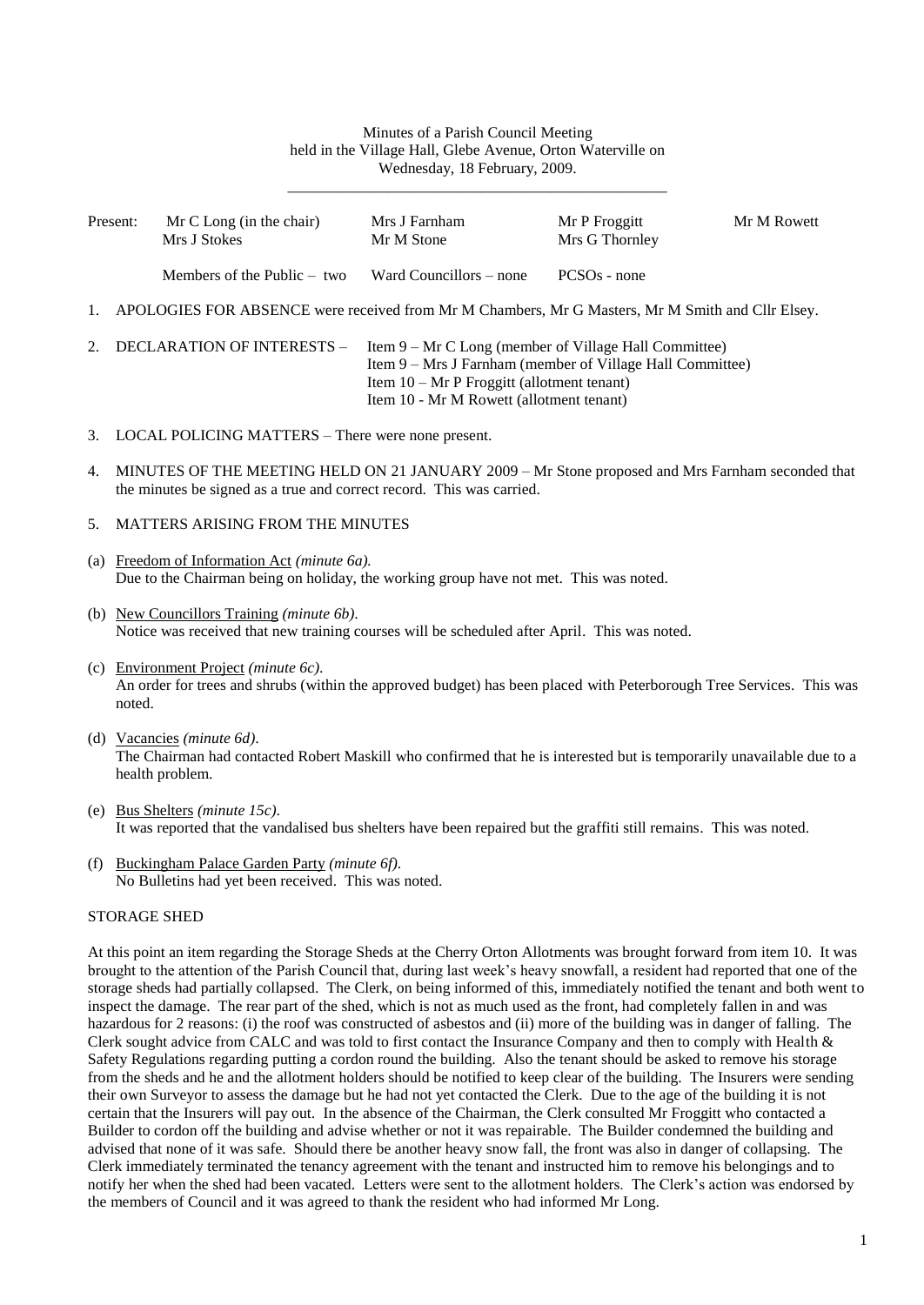# 6. CORRESPONDENCE RECEIVED

- (a) St Botolph's School A request was received, under section 137 LGA, for assistance with the set up costs of keeping chickens for the benefit of the children at St Botolph's School. Mr Stone proposed that £150 be granted. This was seconded by Mr Rowett and carried.
- (b) Additional Sites for the Local Framework It was reported that Notcutts had been added as a dual use site for Leisure. This was noted.

# 7. PROCEDURES

The working group are meeting on Monday 9<sup>th</sup> March to review procedures and standing orders.

#### 8. BURIAL GROUND

Since the financial situation is now uncertain, it was agreed to leave the choosing of a tender to the next meeting.

9. VILLAGE HALL – There are no matters pending.

## 10. ALLOTMENTS

- (a) Wyman Way nothing pending.
- (b) Cherry Orton Road This item was dealt with above.
- (c)  $Gostwick$  nothing pending.

#### 11. FINANCE AND ADMINISTRATION

(a) The following payments were authorised

|     | Anglia Water (Gostwick allotments)        | £168.89 |
|-----|-------------------------------------------|---------|
|     | Peterborough Office Supplies (stationery) | £10.58  |
|     | HM Revenue $\&$ Customs (Tax and NIC)     | £104.30 |
|     | Clerk's Salary (for February)             | £395.20 |
|     | Expenses (for January and February)       | £38.86  |
| (b) | Income received to date                   |         |
|     | $J$ Hopper – shed rent                    | £140.00 |
|     | M Lodge – shed rent                       | £100.00 |
|     | Bank Interest on Saver Plus Account       | £1.65   |

#### 12. PLANNING MATTERS

(a) New applications since last month – No new applications were received. 08/01581/FUL Extension at 23 Sevenacres, Orton Brimbles No objection No objection

|              | (b) Decisions on previous applications                 |         |
|--------------|--------------------------------------------------------|---------|
| 08/00495/FUL | Alterations at Precision Valve UK Ltd, Orton Southgate | Granted |
| 08/01290/FUL | Two units at Accent Park, Orton Southgate              | Granted |
| 08/01329/FUL | Conversion at Royal and Sunalliance, Lynch Wood        | Granted |
| 08/01463/FUL | Extension at 28 Vetchfield. Orton Brimbles             | Granted |

# 13. WEBSITE/PRESS – Nothing pending.

#### 14. MAINTENANCE AND OTHER MATTERS

- (a) The Clerk was asked to check with the Planning Department as to whether Persimmon Homes have complied with Planning Decisions.
- (b) The Clerk was asked to report mud on the footpath at the bottom of Lady Lodge Drive.
- (c) The Clerk was asked to report a broken bollard on the central island at the beginning of Wistow Way.